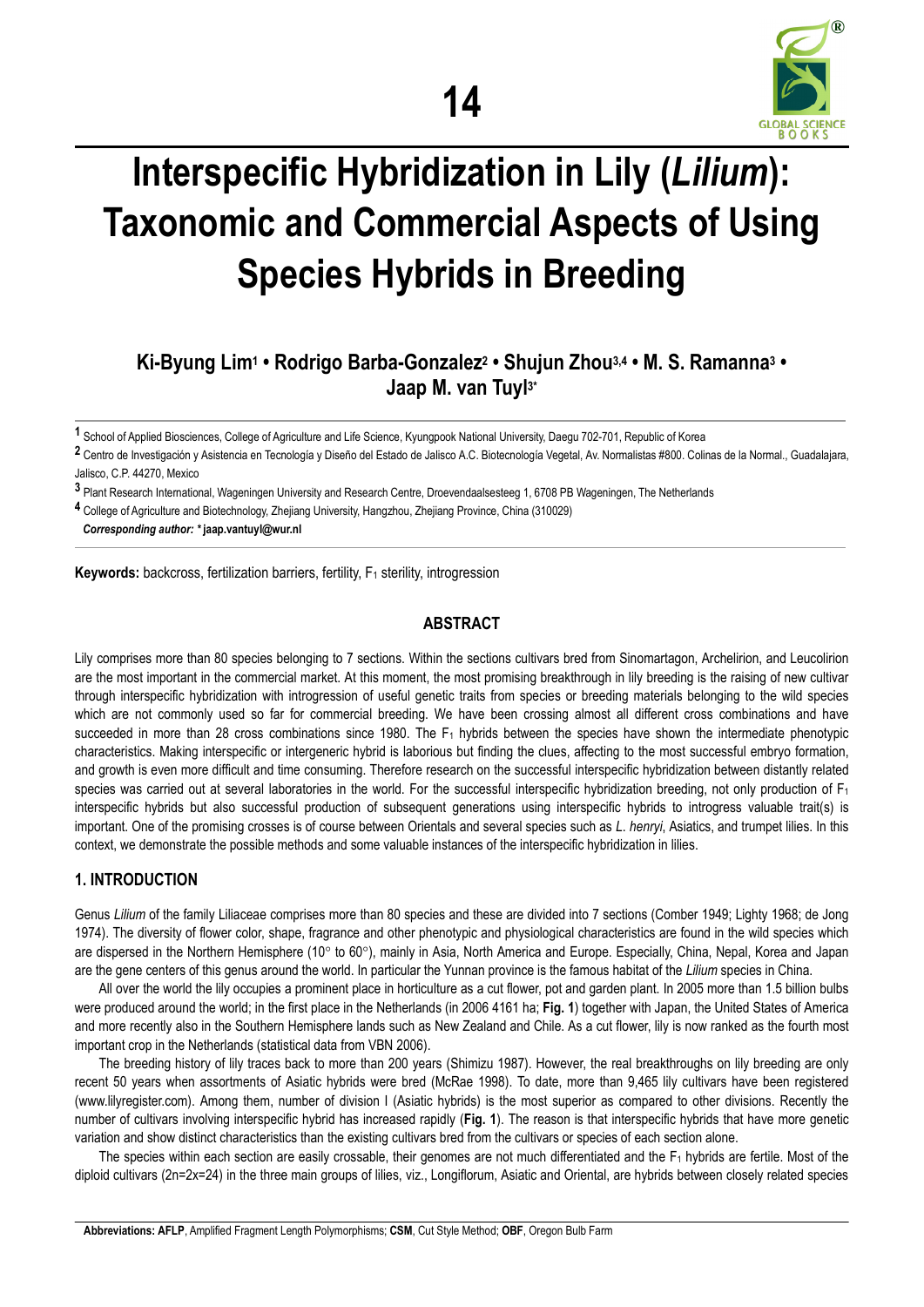**Lily Bulb Acreage**



**Fig. 1 Yearly changes of planting acreage of lily bulb production.**

within the respective sections. These will not be referred to as 'hybrids' hence forth in this chapter. On the contrary, the species that belong to different sections are difficult to hybridize, their genomes are clearly differentiated and the  $F_1$  hybrids are totally sterile (with very rare exceptions). These are indicated as hybrids. Because the species of the three main groups uniquely possess valuable horticultural characters and disease resistances, the main aim of lily breeding is to combine desirable traits from different sections into new cultivars. In addition, the species from other sections (i.e., *Lilium*, *Martagon* and *Pseudolirium*) might be potentially useful in the future. In this context, the crossing polygon (**Fig. 2**) clearly illustrates some of the successful crossings of the species as well as the taxonomic distances among the sections.



**Fig. 2 A crossing polygon of the genus** *Lilium* **including all successful crosses of species between different sections developed at Plant Research International, The Netherlands.** In this figure the connection between the Asiatic, Trumpet and Oriental hybrid groups (large ellipses) are shown by solid lines. In successful crosses between species (small circles) of different sections (large circles) the arrows point towards the female parent. Abbreviations: AL: *L*. *alexandrae*; AM: *L*. *amabile*; AS: Asiatic hybrids; AU: L. auratum; BAK: L. bakerianum; BU: L. bulbiferum; CA: L. candidum; CAN: L. canadense; CE: L. cemuum; CH: L. chalcedonicum; CO: L. concolor; DAU: L. dauricum; DAV: L. davidii; DU: L. duchartrei; FO: L. formosanum; HA: L. hansonii; HE: L. henryi; JA: L. japonicum; LA: L. lankongense; LEI: L. leichtlinii; LO: L. longiflorum; MA: L. martagon; MI: L. michiganense; MO: L. monadelphum; NEP: L. nepalense; NO: L. nobilissimum; O: Oriental hybrids; PA: L. pardalinum; PU: L. pumilum; RE: L. regale; RU: L. rubellum; SA: L. sargentiae; SP: L. speciosum; SU: L. sulphureum; T: Trumpet hybrid; TI: L. tigrinum; TS: L. tsingtauense.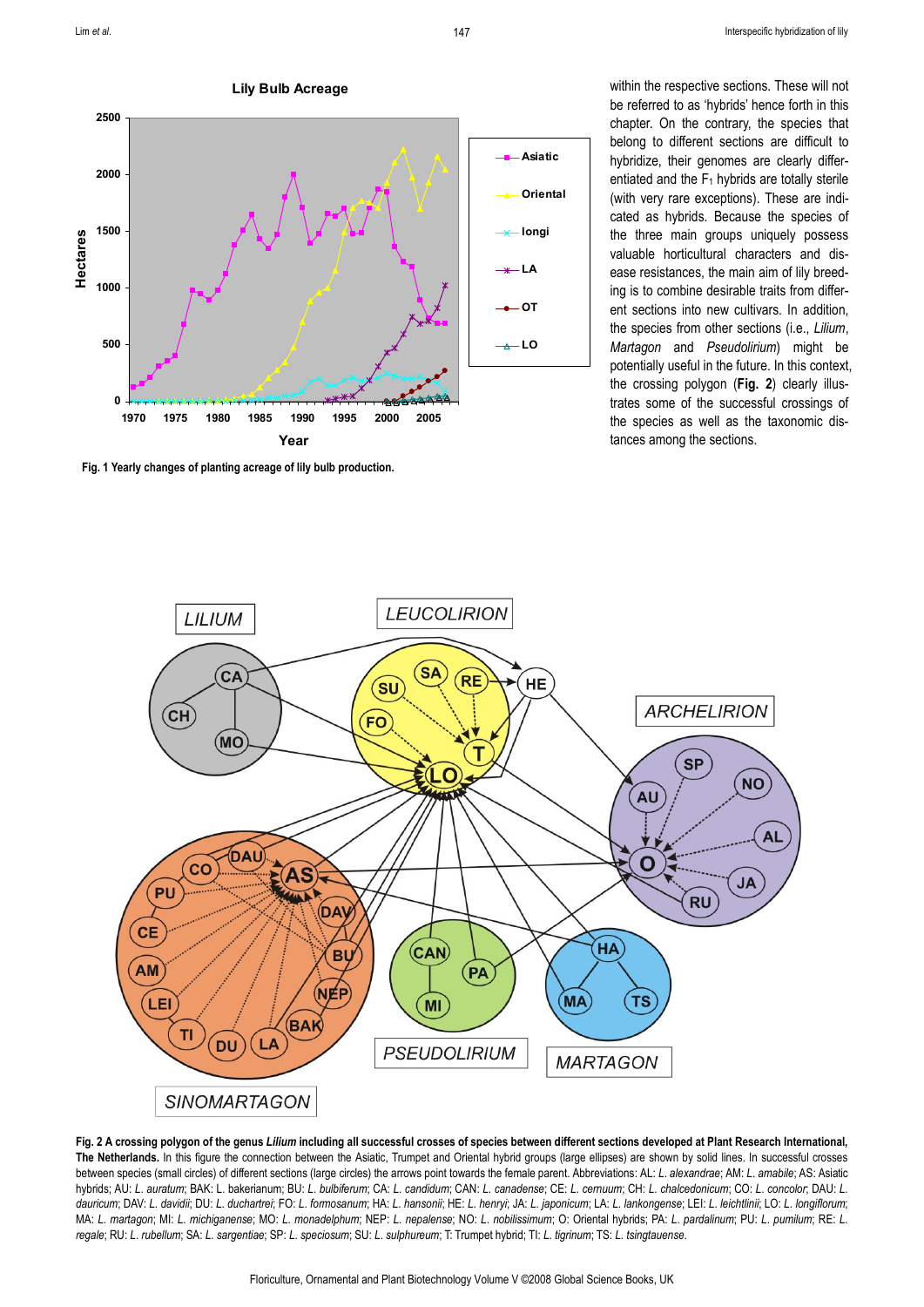#### **2. TAXONOMIC ASPECTS OF INTERSPECIFIC HYBRIDIZATION IN LILY BREEDING**

Both pre-fertilization and post-fertilization barriers hinder interspecific hybridization between different sections (Van Tuyl *et al*. 1991). Several techniques, such as the cut-style method (Asano and Myodo 1977a, 1997b), the grafted-style method and *in vitro* pollination techniques have been developed to overcome pre-fertilization barriers (Van Tuyl *et al*. 1991, 1992). However, even if fertilization is successful, post-fertilization barriers can hamper the growth of hybrid embryos (Van Tuyl *et al*. 1991). *In vitro* pollination and rescue methods such as embryo culture (Skirm 1942; North and Wills 1969; Ascher 1973a; Asano and Myodo 1977ab; Asano 1978, 1980), ovary-slice culture and ovule culture have been developed to circumvent these barriers (Van Tuyl 1986; Van Tuyl *et al*. 1991). The first hybrid cultured from embryos was from a cross between *L*. *henryi* × *L*. *regale* which were rescued by Skirm (1942). Ascher (1973a, 1977b) succeeded in growing embryos of hybrid between *L*. 'Damson' × *L*. *longiflorum*.

Many cases of interspecific hybrids are recorded by Skirm (1942), Ascher (1973a, 1973b), Asano (1982a, 1982b, 1984), and Van Tuyl *et al*. (1991, 2000) with successful new combinations between sections of the genus *Lilium* by the use of various pollination and embryo rescue methods. Examples of intersectional hybrids include *L*. *longiflorum* (Leucolirion) × *L*. *monadelphum* (Lilium), *L*. *longiflorum* × *L*. *lankongense*  (Sinomartagon), L. longiflorum  $\times$  L. martagon (Martagon), L. longiflorum  $\times$  L. candidum (Lilium), L. henryi (Leucolirion)  $\times$  L. candidum, L. *longiflorum* × *L*. *rubellum* (Archelirion), *L*. *longiflorum* × Oriental hybrid*,* Oriental × Asiatic hybrid, *L*. *longiflorum* × *L*. *canadense* (Pseudolirium), Oriental hybrid × *L*. *pardalinum* (Pseudolirium), Asiatics × *L*. *hansonii* and *L*. *longiflorum* × *L*. *hansonii* among others. The crossing polygon given in **Fig. 2** shows the crossing compatibility within and between the sections achieved by our research group so far.

Based on the distances of relatedness by classical and molecular classification, the ability of interspecific hybridization could be measured. Numerous interspecific or intersectional crosses are carried out all over the world every year. Wide interspecific (intersectional) crosses are done mostly by cut style method (CSM) to circumvent the pre-fertilization barrier. Many parts of interspecific crosses are relying on the case by case, which means that some cross combinations are always successful but, not with different cultivar as one of the parent, although the type of crosses is the same. Probably there are two ways for the introgression by interspecific hybridization. Firstly, crossing between distantly related species belonging to different sections and move back to one parental genome by backcrossing. Secondly, crossing between closely related species within each section, and then further crossing to more distantly related species of a different section. In this case, we need more detail information on the relatedness of each species within the sections. There are several reports on phylogeny of *Lilium* species (Hayashi and Kawano 2000; Nishikawa *et al*. 2001, 2002). Nishikawa *et al*. (2002) reported the genetic distance within the section Archelirion where they found *L*. *rubellum* is closer to *L*. *auratum* var. *auratum* than to *L*. *auratum* var. *platyphyllum* which belongs to the same subgroup with *L*. *japonicum*, *L*. *nobilissimum*, *L*. *speciosum*, and *L*. *alexandrae*. Nishikawa *et al*. (2001) analyzed 64 *Lilium* taxa by molecular phylogenetic analysis. They concluded that section Leucolirion including *L*. *henryi* is closer to the section Archelirion. Both *L*. *nanum* and *L*. *oxypetalum* are inserted between sections Archelirion and Pseudolirium. Martagon species are connecting a group of major Sinomartagon section and the other group containing *L*. *duchartrei*, *L*. *lankongense*, *L*. *amoenum*, *L*. *wardii* and *L*. *taliense*. It seems that overall relationships among *Lilium* species



**Fig. 3 Schematic genetic flows by interspecific hybridization of** *Lilium* **species between** *L***. Orientals and** *L***. Asiatics, and** *L***.** *longiflorum* **and** *L***. Asiatics.** The first step of interspecific hybridization in this figure is between *L*. *longiflorum* and Asiatics (**LA**) and Orientals and Asiatics (**OA**), respectively. **LA** and **OA** hybrids then backcrossed to Asiatics to produce **LAA** and **OAA** hybrids. Asiatic hybrids (designated as A in solid circle) were derived from crosses of unknown Asiatic species (A or A' in dotted circles) and later on became tetraploid (designated as AA) by chromosome doubling.

coincide with the results of interspecific crosses made by us.

Production of  $F_1$  hybrid of interspecific crosses seems to be not a major problem. The problem is keeping the fertility of both male and female parents in the subsequent crossings. Because small scale crosses are not enough to produce commercially competitive cultivars, breeders need more crosses and progenies from  $F_1$  interspecific hybrids, either backcrossing to the pollen parent or embryo sac parent. The detailed methods to overcome  $F_1$ sterility are described by Barba-Gonzalez *et al*., in the other chapter of this series. **Fig. 3** shows the genetic flow of certain group of *Lilium* through back crossing (in this case, between *L*. *longiflorum* and Asiatic group, and *L*. *longiflorum* and Orientals). The genome composition of the interspecific F1 hybrids is 50:50 between two parental species. However, the genome composition of subsequent hybrids will be close to one of the recurrent parent. When the *2n* gametes are used for back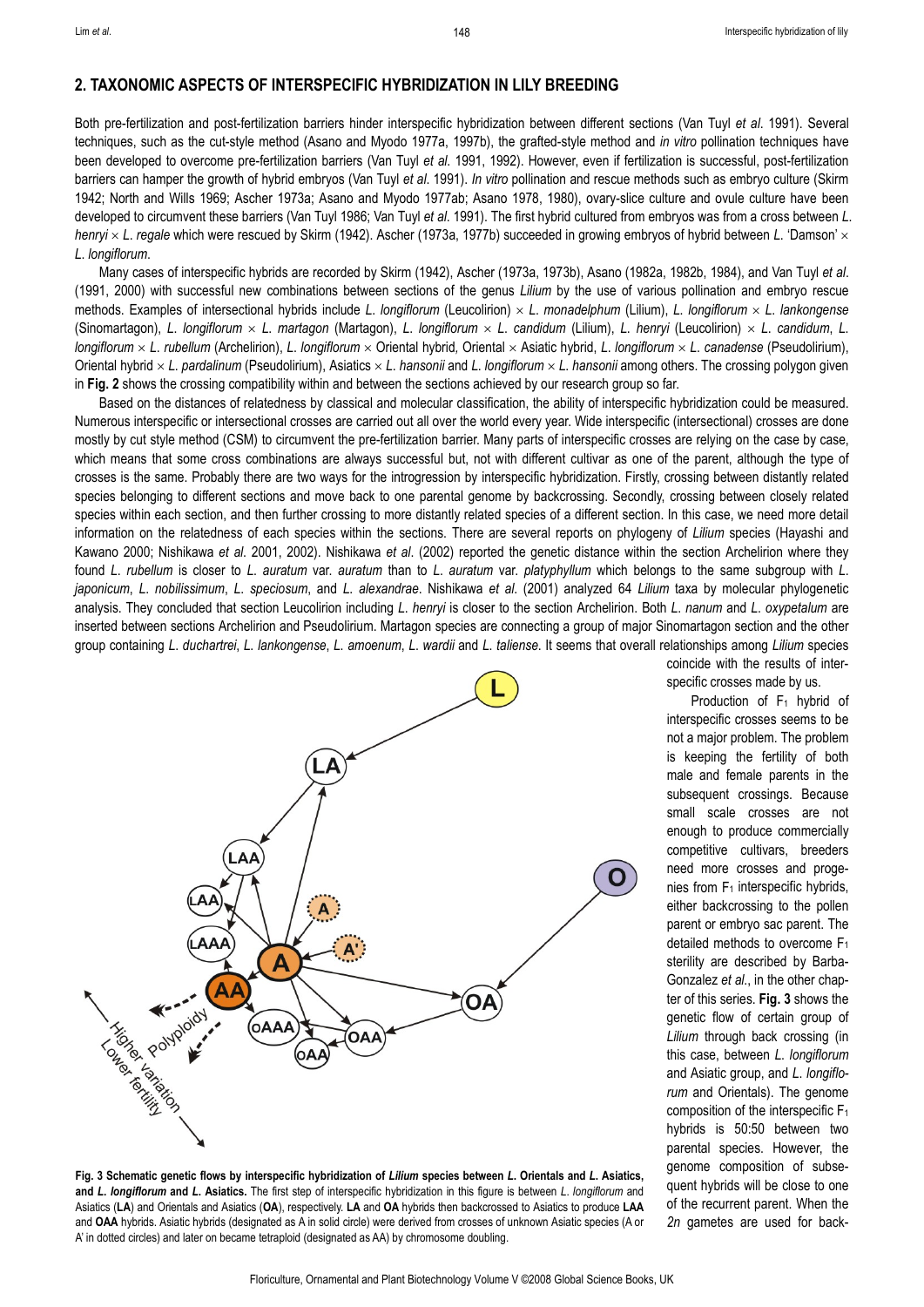crossing, the ploidy level of the subsequent progeny would be higher but the fertility is decreased, so that further crossing will be more difficult. We have to consider three concepts in interspecific hybridization; 1) maintain stable ploidy level that is as euploid as possible, 2) ploidy level should be as low as possible so that, on further crossing, both tri- or tetra-ploid level can be achieved and 3) keeping the fertility of male and female parent as high as possible. It may be pointed out in this context that when the cultivars are highly sterile, the future lily breeding using certain intersectional hybrids will be more difficult to imitate or to make similar ones.

At this moment, most of the interspecific (intersectional) cultivars are derived from crosses by using 2n gametes from the F<sub>1</sub> hybrids. As was pointed out earlier, such crosses give rise to triploids that are mostly sterile and difficult to use as parents. On the other hand, if the F<sub>1</sub> hybrids that produce fertile *n* gametes are detected, they can be valuable for the introgression breeding because the ploidy of the subsequent progenies can be maintained at the diploid level (Zhou 2007). Fertile *n* gametes have several benefits. They can be directly backcrossed to one of the parents without increasing the ploidy level; the fertility of subsequent progenies is not affected; selection of the desirable genotypes can be achieved at the diploid level and, finally, inheritance of characters can be monitored at the diploid level. Fortunately, we have found fertile  $F_1$ interspecific hybrids that produce *n* gametes. Some genotypes of **LA** hybrids have been found to form 12 bivalents in a considerable number of pollen mother cells and also produce low frequencies of haploid gametes together with *2n* gametes. From these genotypes it was possible to produce BC<sub>1</sub> progenies that possess diploid (2n=2x=24) as well as triploid (2n=3x=36) chromosome numbers (Zhou 2007). The occurrence of normal chromosome pairing and formation of haploid gametes in  $F_1$  hybrids crossed between taxonomically distant species is a relatively rare phenomenon but the instance of **LA** hybrids is by no means unique. For example, both interspecific and intergeneric hybrids have been reported to produce haploid gametes in the past: the interspecific hybrids of *Allium cepa* x *A*. *fistulosum* (Emsweller and Jones 1945; Khrustaleva and Kik 2000), intergeneric hybrids, *Lycopersicon esculentum* x *Solanum lycopersiciodes* (Chetelat *et al*. 1997) and *Festuca* x *Lolium* (Jauhar, 1993). In case of using *2n* gametes rather than *n* gametes, the ploidy level will be increased unintentionally by the breeders. Higher ploidy level (triploid) in the subsequent progenies is more problematic to make crosses further. The progenies in that case might have odd number of ploidy level (3x, 5x) or aneuploidy, and dramatic decrease of fertility. The polyploid *Lilium* such as penta- and hexaploid showed normally delayed growth of stem and malformation of organs and tissues. Therefore, the ideal interspecific crosses are using viable *n* gamete containing homoeologous recombinations between parental genomes.

#### **3. COMMERCIAL ASPECTS OF INTERSPECIFIC HYBRIDIZATION IN LILY BREEDING**

After World War II, Jan de Graaff, the owner of Oregon Bulb Farm (OBF), a devoted lily breeder, attempted to make new lily hybrids. Until that time lilies sold on the market were strains which were propagated by seed or clones from species. OBF released "Enchantment" in 1947, the first Mid-Century hybrid. Other Asiatic hybrids by OBF were 'Tabasco', 'Showboat', 'Destiny' and 'Sterling Star'. Only since the 1970's lily became an important cut flower in the commercial market. 'Sans Souci' was one of the Oriental pot lily bred by Leslie Woodriff in the mid fifties. He also bred the famous cultivars such as 'Black Beauty', 'Stargazer' and 'Le Reve'. In the early 1980s the Dutch lily breeding companies became dominant. Since 1975 in lily more than 2,500 applications for Breeders Right were registered for 95% by the Dutch breeding industry. The most important lily breeding companies of the last 15 years are Vletter & Den Haan, Mak Breeding (took over Bischoff Tulleken in 2005), World Breeding, Mark Lily, Royal van Zanten and De Jong Lilies. Piet Schenk, almost 30 years' lily breeder for Bischoff Tulleken, played a prominent role in the growth of lily breeding and production in the Netherlands. Over 100 new cultivars each year have been released on the market during the last two decades. The new cultivars derived from interespecific hybridization are increasing year by year. The first interspecific hybrid in the market were the **LA** hybrids (*Lilium longiflorum* x Asiatic hybrid): The genome composition of **LA** hybrids is indeed **ALA** or **LAA**, all of them are triploid, since they are derived from back crossing F1 hybrid of **LA** hybrid to an diploid Asiatic hybrid. Although several desirable characteristics such as fast bulb growth, healthy leaves, strong stem, large flower and fragrance, they also possessed undesirable characters such as flower malformation, weak petals and unclear flower color. Focusing on Oriental hybrid breeding was the most important aim of the Dutch breeding companies in the 1990's. One of outstanding cultivars among many was 'Sorbonne' after 'Star Gazer' (both pink color) and 'Siberia' following 'Casablanca' (both white). In the year 2006, the total bulbs production acreage of lily in the Netherlands was 4,161 ha. Among them **LA** hybrids, **LO** hybrids, **OA** hybrids, and **OT** hybrids occupy ca. 780 ha, 39 ha, 1.2 ha, and 187 ha, respectively. Altogether more than 24% of total lily bulb production occupies interspecific hybrids and over 14% increased as compared 2005. It means that lily grows rapidly to triploid interspecific assortments (**Fig. 1**). New types of interspecific hybrid are introduced in recent years, especially **LO** and **OT** hybrids. Oriental hybrids are enriched with good characteristics such as flower size, flower color and attractive fragrance. Examples are 'Conca D'or' and 'Robina', both are **OT** hybrids between Oriental and Trumpet lily. Most of those interspecific hybrids cultivars including **LA**, **LO** and **OT** are derived from back crosses to Asiatics or Orientals. They are triploid BC1 progenies with a genome composition **ALA**, **LLO** and **OOT**, respectively. *L*. *rubellum* has several good traits such as early flowering, fragrance, pink color (Lim *et al*. 2000). One of the successful interspecific crossings was 'Elegant lady' of which genome composition is **LLR** derived from backcrossing between tetraploid *L*. *longiflorum* and tetraploid **LR** hybrid. This hybrid cultivar shows early flowering, fascinating pink, and *longiflorum* flower shape.

### **4. FUTURE PROSPECTS**

It has been well recognized that some of the important horticultural characters and disease resistances are present in species belonging to different sections. Thus, for example, Longiflorum hybrids (Leucolirion) have long trumpet shaped flowers with characteristic fragrance; the Asiatic hybrids (Sinomartagon) which are known for early flowering also possess a wide range of flower colours and most importantly, resistance against *Fusarium oxysporium* as well as some viruses. The Oriental hybrids (Archelirion) are known for their resistance against *Botrytis elliptica* as well as variation for flower colours (**Table 1**). Some of these characters from the three sections can be more efficiently combined into new cultivars when they can be localized on the respective chromosome or linkage groups. Such knowledge can be helpful for monitoring their presence, or absence, in the segregating progenies and thus enhance the efficiency of selection. For the construction of molecular linkage maps, amplified fragment length polymorphisms (AFLP) have already been successfully used in lily (unpublished). These maps are particularly attractive in lily because of the large chromosomes, together with their amenability for GISH and fluorescent in situ hybridization (FISH), so that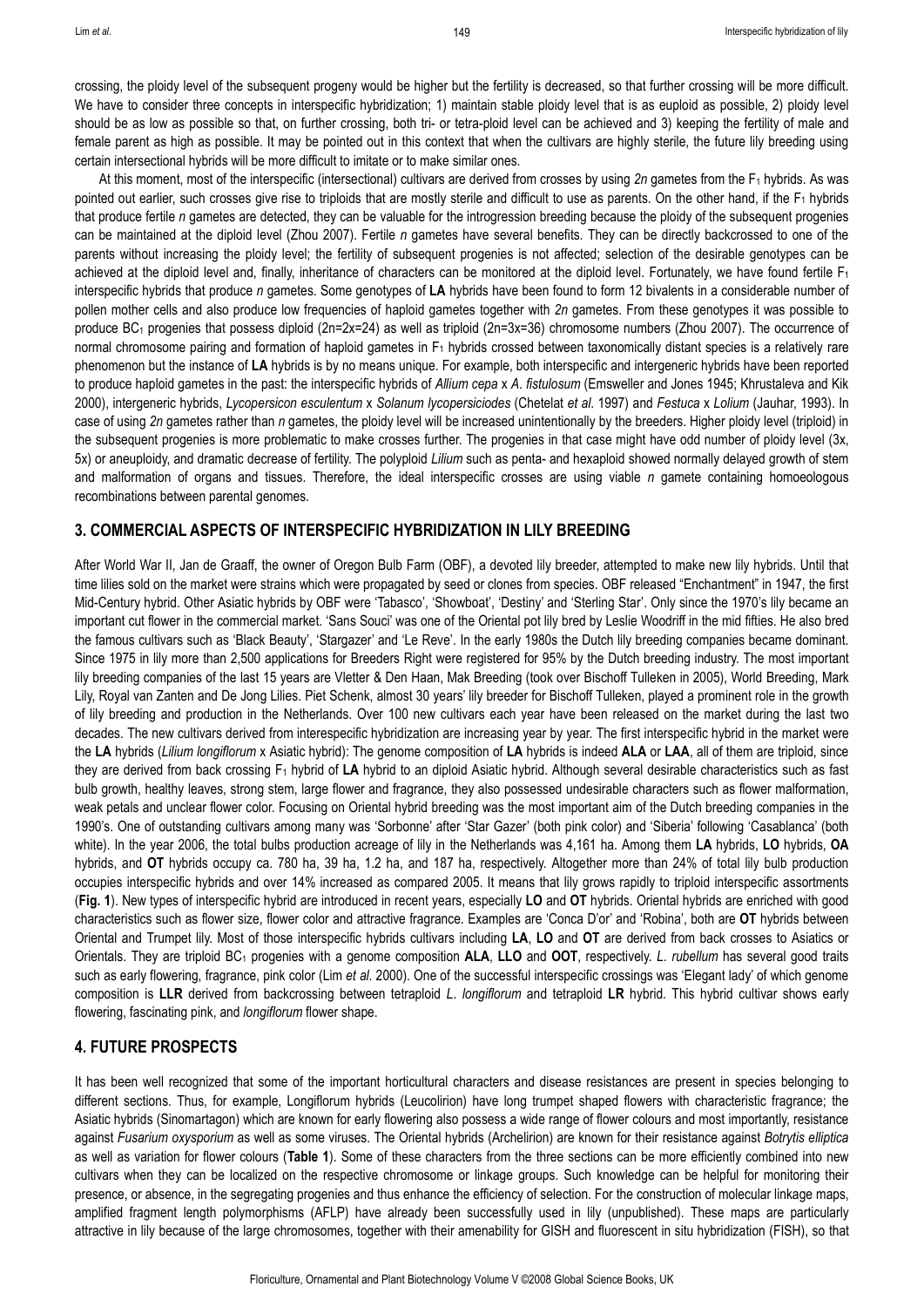150

**Table 1** Characteristics and some useful traits for the commercialization of *Lilium* species.

| Species name    | <b>Characteristics for breeding</b>                                        |                                                                       |
|-----------------|----------------------------------------------------------------------------|-----------------------------------------------------------------------|
|                 | <b>Desirable</b>                                                           | Undesirable                                                           |
| L. longiflorum  | Low temperature tolerance, flower shape. White                             | Susceptible to Fusarium, Virus                                        |
| L. formosanum   | Year round forcing, up right, growth vigour, fragrance                     | Weak stem, virus susceptible                                          |
| Trumpet hybrid  | Upright, yellow colour, fragrance, flower type                             | Susceptible to Fusarium, virus, weak stem                             |
| L. nepalense    | Pea-green flower colour                                                    | Susceptible to virus, late flowering                                  |
| L. henryi       | Growth vigour, virus and Fusarium resistance                               | Flower shape, weak stem                                               |
| L. concolor     | Upright flower, flower shape and size                                      | Weak stem, leaf and growth vigor                                      |
| L. tigrinum     | Growth vigour, resistance to virus, large flower, bulbil formation,        | Hair, spots                                                           |
|                 | resistance to Fusarium                                                     |                                                                       |
| L. callosum     | Small, many flowers per stem, flower colour                                | Late flowering, weak growth vigor                                     |
| L. davidii      | Resistance to Fusarium and virus                                           | Short stem                                                            |
| L. dauricum     | Fusarium resistance                                                        | Short plant height                                                    |
| L. auratum      | Large flower, fragrance, growth vigor, disease resistance, early flowering | Fusarium susceptible                                                  |
| L. speciosum    | Pink colour, fragrance                                                     | Spots, late flowering                                                 |
| L. nobilissimum | Pure white flower, fragrance, sturdy stem, upright                         | Late flowering                                                        |
| L. rubellum     | Very early flowering, pink flower colour, fragrance                        | Short stem, susceptible to Fusarium                                   |
| L. candidum     | Low-temperature and low-light intensity tolerance, pure white, fragrance   | Susceptible to Virus, weak growth vigor                               |
| L. hansonii     | Many flowers, long vase life                                               | Flower fragrance, short stem, weak growth vigor, susceptible to virus |
| L. martagon     | Purple, small flower, long vase life, many flowers                         | Fragrance, susceptible to virus                                       |
| L. tsingtauense | Resistance to Botrytis                                                     | Short stem, weak growth, fragrance                                    |

physical maps can be constructed. In view of the availability of these techniques, even in spite of the difficulties for introgression of characters from taxonomically distant species, success might be achieved in lily because more rational breeding methods can be applied. Lily breeding through interspecific hybridization in recent year has greatly increased. Interspecific hybridization techniques can facilitate introgression of the useful traits within short time. The speed of new cultivar creation is now faster. Lily breeding companies developed **LA**, **LO** and **OT**, and also the acreage of those cultivars have increased rapidly. Interspecific hybridization will give abundant chances to make new cultivars between species of different sections that were not used so far. For example, the material from *L*. *nepalense*, *L*. *bakerianum* and L. martagon section would be the one for the creation of new cultivar type. There are of course limitations on the creation of new type of interspecific hybrid that might be due to its sterility and limited chances of homoeologous recombinations. However, we have accumulated numerous crossing data from every interspecific cross and use it for the development of new breakthroughs in the field of introgression breeding.

#### **ACKNOWLEDGEMENTS**

This work was supported by a grant (#20070301034033) from BioGreen 21 Program, Rural Development Administration, Republic of Korea and partly supported by Kyungpook National University Research Fund, 2006.

#### **REFERENCES**

- **Asano Y** (1978) Studies on crosses between distantly related species of lilies. III. New hybrids obtained through embryo culture. *Journal of the Japanese Society for Horticultural Science* **47**, 401-414
- **Asano Y** (1980) Studies on crosses between distantly related species of lilies. V. Characteristics of newly obtained hybrids through embryo culture. *Journal of the Japanese Society for Horticultural Science* **49**, 241-250
- **Asano Y** (1982a) Chromosome association and pollen fertility in some interspecific hybrids of *Lilium*. *Euphytica* **31**, 121-128
- **Asano Y** (1982b) Overcoming interspecific hybrid sterility in *Lilium*. *Journal of the Japanese Society for Horticultural Science* **51**, 75-81
- **Asano Y** (1984) Fertility of a hybrid between distantly related species in *Lilium*. *Cytologia* **49**, 447-456
- **Asano Y, Myodo H** (1977a) Studies on crosses between distantly related species of lilies. I. For the intrastylar pollination technique. *Journal of the Japanese Society for Horticultural Science* **46**, 59-65
- **Asano Y, Myodo H** (1977b) Studies on crosses between distantly related species of lilies. II. The culture of immature hybrid embryos. *Journal of the Japanese Society for Horticultural Science* **46**, 267-273
- **Ascher PD** (1973a) Preliminary report of interspecific hybrids from the cross *L*. × 'Damson' × *L*. *longiflorum*. *Yearbook North American Lily Society* **26**, 73-81
- **Ascher PD** (1973b) The effect of pre-pollination stylar flush on pollen tube growth in heat-treated styles of *Lilium longiflorum* Thunb. *Incompatibility Newsletter* **3**, 4-6
- **Chetelat RT, Cisneros P, Stamova L, Rick CM** (1997) A male-fertile *Lycopersicon esculentum* × *Solanum lycopersicoides* hybrid enables direct backcrossing to tomato at the diploid level. *Euphytica* **95**, 99-108
- **Comber HF** (1949) A new classification of the genus *Lilium*. *Lily Yearbook, Royal Horticultural Society (London)* **15**, 86-105
- **De Jong PC** (1974) Some notes on the evolution of lilies. *Yearbook North American Lily Society* **27**, 23-28
- **Emsweller SL, Jones HA** (1945) Further studies on the chiasmata of the *Allium*-*cepa* × *A-fistulosum* hybrid and its derivatives. *American Journal of Botany* **32**, 370-379
- **Hayashi K, Kawano S** (2000) Molecular systematics of *Lilium* and allied genera (Liliaceae): phylogenetic relationships among *Lilium* and related genera based on the *rbcL* and *matK* gene sequence data. *Plant Species Biology* **15**, 73-93
- **Jauhar PP** (1993) Cytogenetics of the *Festuca-Lolium* Complex, Relevance to Breeding. Monographs on Theoretical and Applied Genetics (Vol 18), Springer, Berlin, 255 pp

**Khrustaleva LI, Kik C** (2000) Introgression of *Allium fistulosum* into *A*. *cepa* mediated by *A*. *roylei*. *Theoretical and Applied Genetics* **100**, 17-26

**Lighty RW** (1968) Evolutionary trends in Lilies. *Yearbook North American Lily Society* **31**, 40-44

- **Lim KB, Chung JD, Van Kronenburg BCE, Ramanna MS, De Jong JH, Van Tuyl JM** (2000) Introgression of *Lilium rubellum* Baker chromosomes into *L*. *longiflorum* Thunb.: a genome painting study of the F<sub>1</sub> hybrid, BC<sub>1</sub> and BC<sub>2</sub> progenies. *Chromosome Research* 8, 119-125
- Lim KB, Ramanna MS, De Jong JH, Jacobsen E, Van Tuyl JM (2001) Indeterminate meiotic restitution (IMR): a novel type of meiotic nuclear restitution mechanism detected in interspecific lily hybrids by GISH. *Theoretical and Applied Genetics* **103**, 219-230
- **Lim KB, Ramanna MS, Jacobsen E, Van Tuyl JM** (2003) Evaluation of BC2 progenies derived from 3x-2x and 3x-4x crosses of *Lilium* hybrids: a GISH analysis. *Theoretical and Applied Genetics* **106**, 568-574
- **McRae EA** (1998) *Lilies: A Guide for Growers and Collectors*, Timber Press, Portland, Oregon, 211-238 pp
- **Nakajima Y** (1940) On the utility of stored *Lilium* pollen and abnormal seed in crosses of *L*. *speciosum* and *L*. *auaratum*. *Botanical Magazine* **54**, 473-483
- **Nishikawa T, Okazaki K, Arakawa K, Nagamine T** (2001) Phylogenetic analysis of section *Sinomartagon* in genus *Lilium* using sequences of the internal transcribed spacer region in nuclear ribosomal DNA. *Breeding Science* **51**, 39-46
- **Nishikawa T, Okazaki K, Nagamine T** (2002) Phylogenetic relationships among *Lilium auratum* Lindley, *L*. *auratum* var. *platyphyllum* Baker and *L*. *auratum* Baker based on three spacer regions in chloroplast DNA. *Breeding Science* **52**, 207-213
- **North C, Wills AB** (1969) Interspecific hybrids of *Lilium lankongense* Franchet produced by embryo culture. *Euphytica* **18**, 430-434
- **Shimizu M** (1987) *The Lilies of Japan; Species and Hybrids*, Seibundo Shinkosha, Tokyo, pp 148-165 (in Japanese)
- **Shimizu M** (1953) Studies on interspecific crosses of lilies. *Research Report of the Horticultural Experiment Station Aichi Prefecture*, pp 1-31